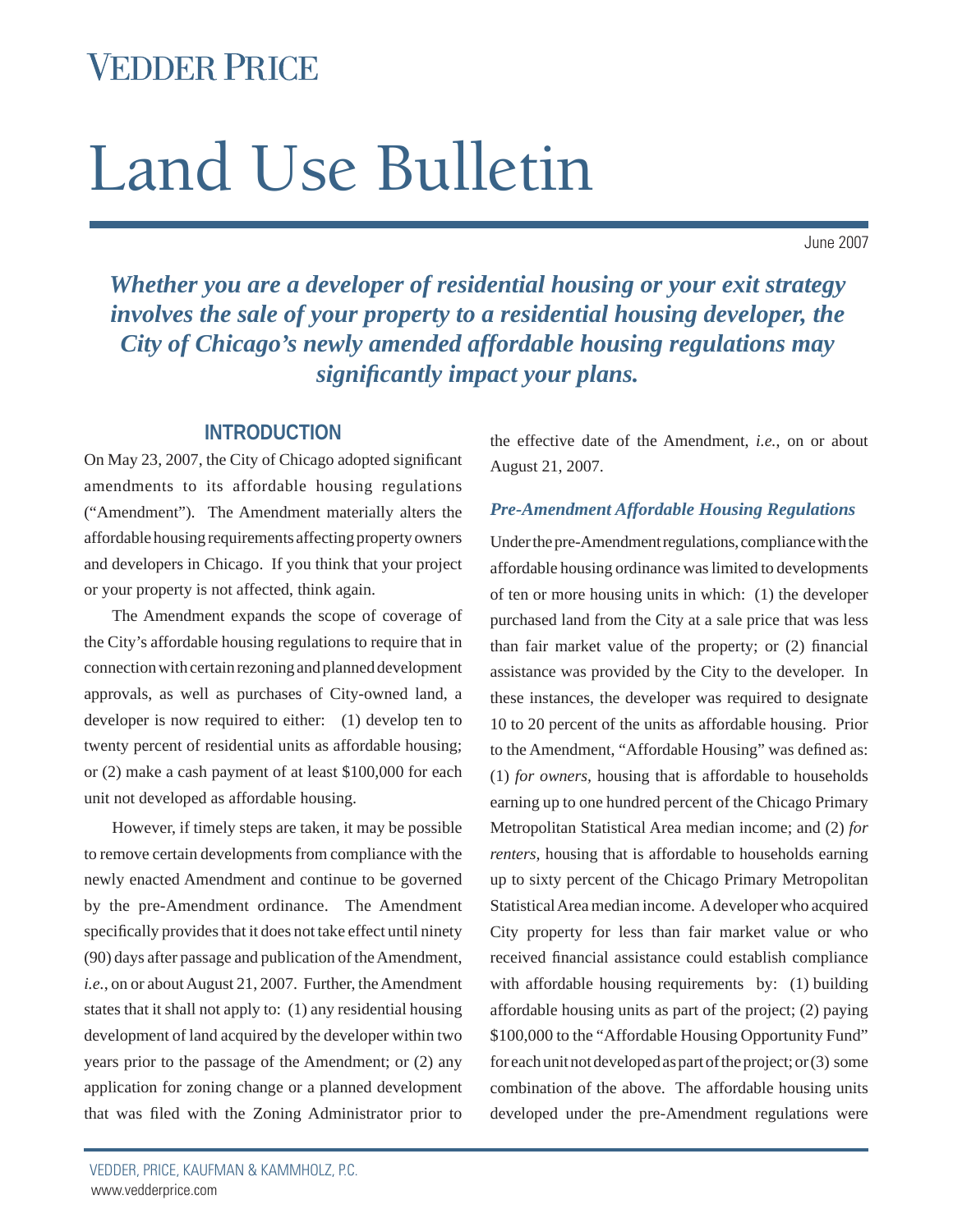required to remain as affordable housing for 30 years unless the property was foreclosed or condemned or the developer/owner sold the unit to a household that was not eligible for affordable housing assistance and the developer paid certain recapture fees.

In addition to the above requirements of the Municipal Code, the Chicago Zoning Ordinance also provided that property that was rezoned to certain *"downtown"* zoning districts that allowed for higher base floor area ratio and that was subsequently developed with additional residential dwelling units, was required to comply with the Chicago Zoning Ordinance's affordable housing requirements.

#### *The 2007 Amendment*

The Amendment to the affordable housing ordinance expands the coverage and applicability of the ordinance. Under the new ordinance, if a developer contemplates the development of a residential housing project, the ordinance applies to: (1) any sale of City property; (2) additional rezoning requests; and (3) certain planned developments.

In general, if a residential housing project is commenced under the Amendment, the developer is required to establish 10 percent of the housing units as affordable housing, or the equivalent thereof. However, a developer that receives financial assistance from the City is required to establish 20 percent of the housing units as affordable housing, or the equivalent thereof.

A "residential housing project" is defined as "one or more buildings that collectively contain ten or more housing units on one or more tax parcels or lots marketed as a single or unified project or sharing common elements or comprising a part of a planned development or the addition of ten or more housing units to an existing building."

#### **REZONING REQUESTS AND SALE OF CITY PROPERTY**

With respect to rezoning requests, the Amendment expands the reach of the affordable housing laws to zoning approvals of a lot:  $(1)$  to permit a higher floor area ratio than would otherwise be permitted in the base district, where the lot is subsequently developed with a residential housing project; (2) from a zoning district that does not allow household living uses to a zoning district that allows household living uses, where the lot is subsequently developed with a residential housing project; and (3) from a zoning district that does not allow household living uses on the ground floor of a building to a zoning district that permits household living uses on the ground floor, where the ground floor is subsequently developed with a residential housing project.

Regarding the acquisition of property owned by the City of Chicago, the Amendment applies to *any* sale of City property to a developer on which a residential housing project is subsequently developed.

However, the provisions above do *not* apply to a residential housing project: (1) located on property that was rezoned and thereby converted to a nonconforming use, if the zoning change was approved solely to restore the residential housing project to a conforming use; or (2) located on a lot that has been rezoned for which a building permit is applied for three years or more after the zoning change was approved.

#### **REDEVELOPMENT OF EXISTING BUILDINGS**

The Amendment also applies to existing buildings. With respect to existing buildings, compliance is required as follows: (1) if the building already contains housing units at the time the zoning change is approved, only the additional floor space area that is built within the residential housing project is subject to the affordable housing laws; (2) if the building contains a mixed use occupancy, with one use being residential, only the additional floor space area provided for residential use that is built within the residential housing project is subject to the affordable housing laws; and (3) if the developer has received financial assistance or purchased land for the construction of a residential housing project, the entire building is subject to the affordable housing laws.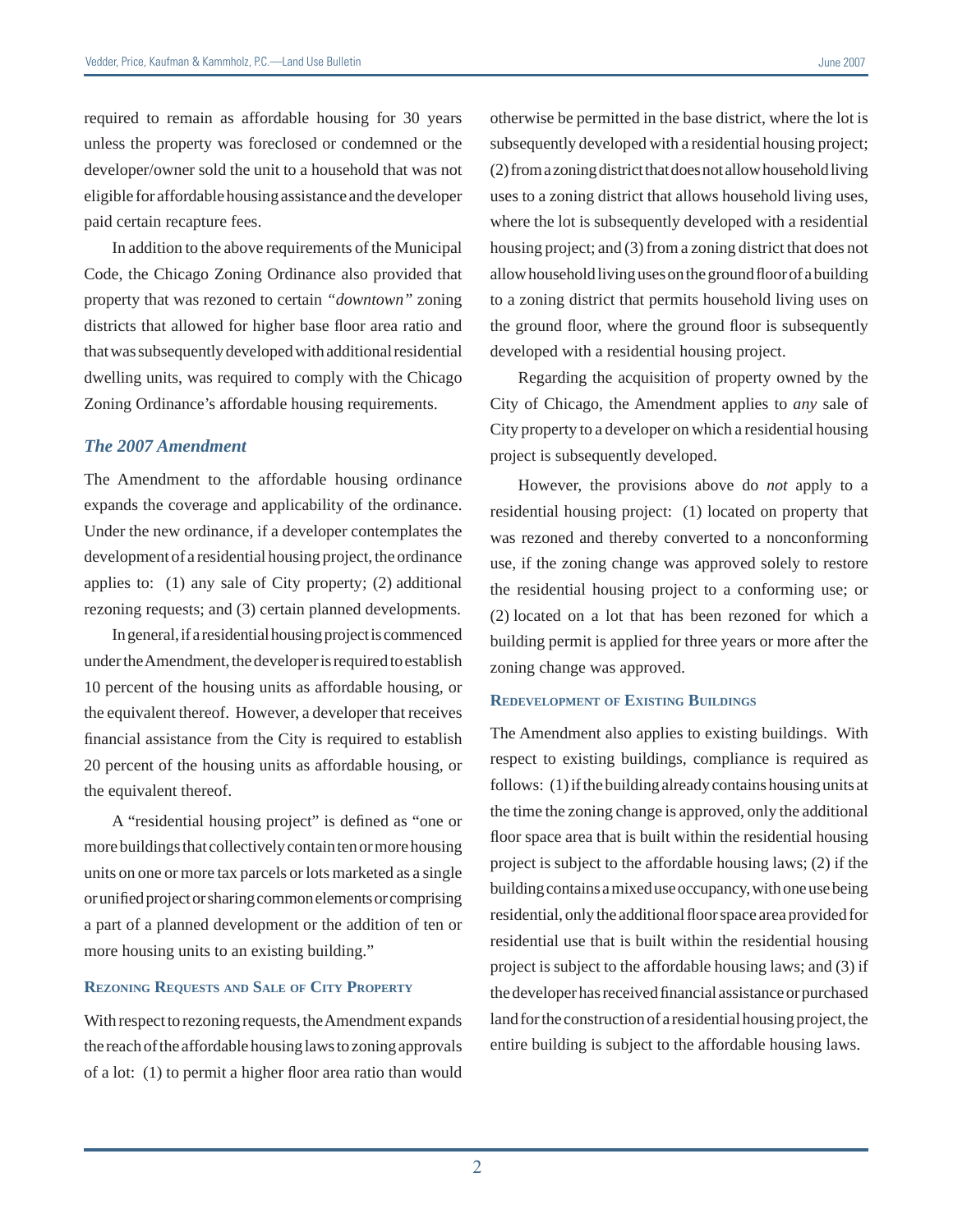#### **PLANNED DEVELOPMENTS**

Title 2-44-090(b)(4) governs planned developments and states that for every planned development in which a residential housing project is developed:

- 1) that is *not eligible* for a floor area bonus, and for which the City approves the rezoning or sale as described in section 2-44-090(b)(1), the developer is required to establish 10 percent of the housing units as affordable housing or the equivalent thereof;
- 2) that is *eligible* for a floor area bonus and for which the city approves the rezoning or sale as described in section 2-44-090(b)(1), the developer is required to establish 10 percent of the housing units as affordable housing or the equivalent thereof, provided that if the planned development is also rezoned to allow for a higher base floor area ratio, the developer may elect to meet his affordable housing requirements according to section 17-4-1004.
- 3) that is *eligible* for a floor area bonus, but does *not* involve any rezoning of the lot or sale of any property, the developer shall be required to establish 10 percent of the housing units as affordable housing or the equivalent thereof, unless the developer participates in the affordable housing floor area density program by purchasing additional floor area pursuant to section 17-4-1004.
- 4) for which the developer receives *financial assistance*, the developer is required to establish 20 percent of the housing units as affordable housing.

The provisions of subsection  $(b)(4)$  do not apply to: (1) any planned development or other agreement that is specifically authorized by the City Council prior to the effective date of the Amendment; or (2) an amendment to a planned development that is specifically authorized by the City Council after the effective date of the Amendment; provided, however, that if such amendment authorizes the addition of floor area for the development of ten or more housing units, the development of the additional housing is subject to subsection (b)(4).

#### **COMPLIANCE WITH THE AFFORDABLE HOUSING REQUIREMENTS**

As with the pre-Amendment version of the law, a developer may comply with the percentage requirements detailed above by: (1) building affordable housing units as part of the residential housing project; (2) paying \$100,000 to the "Affordable Housing Opportunity Fund" for each unit not developed as part of the residential housing project; or (3) any combination thereof. The Amendment adds a provision by which the current \$100,000 fee for each unit not built as affordable housing is adjusted annually according to the U.S. Department of Labor Consumer Price Index for all Urban Consumers for the Chicago Metropolitan Area.

#### **CONCLUSION**

The post-Amendment regulations will materially alter the affordable housing requirements affecting a property owner and/or developer in Chicago and may have a significant financial impact on the sale and/or development of property in Chicago.

However, the Amendment specifically provides that it does not take effect until ninety (90) days after passage and publication of the Amendment, *i.e.*, on or about August 21, 2007. Further, the Amendment states that it shall not apply to: (1) any residential housing development of land acquired by the developer within two years prior to the passage of the Amendment; or (2) any application for zoning change or a planned development that was filed with the Zoning Administrator prior to the effective date of the Amendment.

Please contact us so that we may assist you with your development strategy.